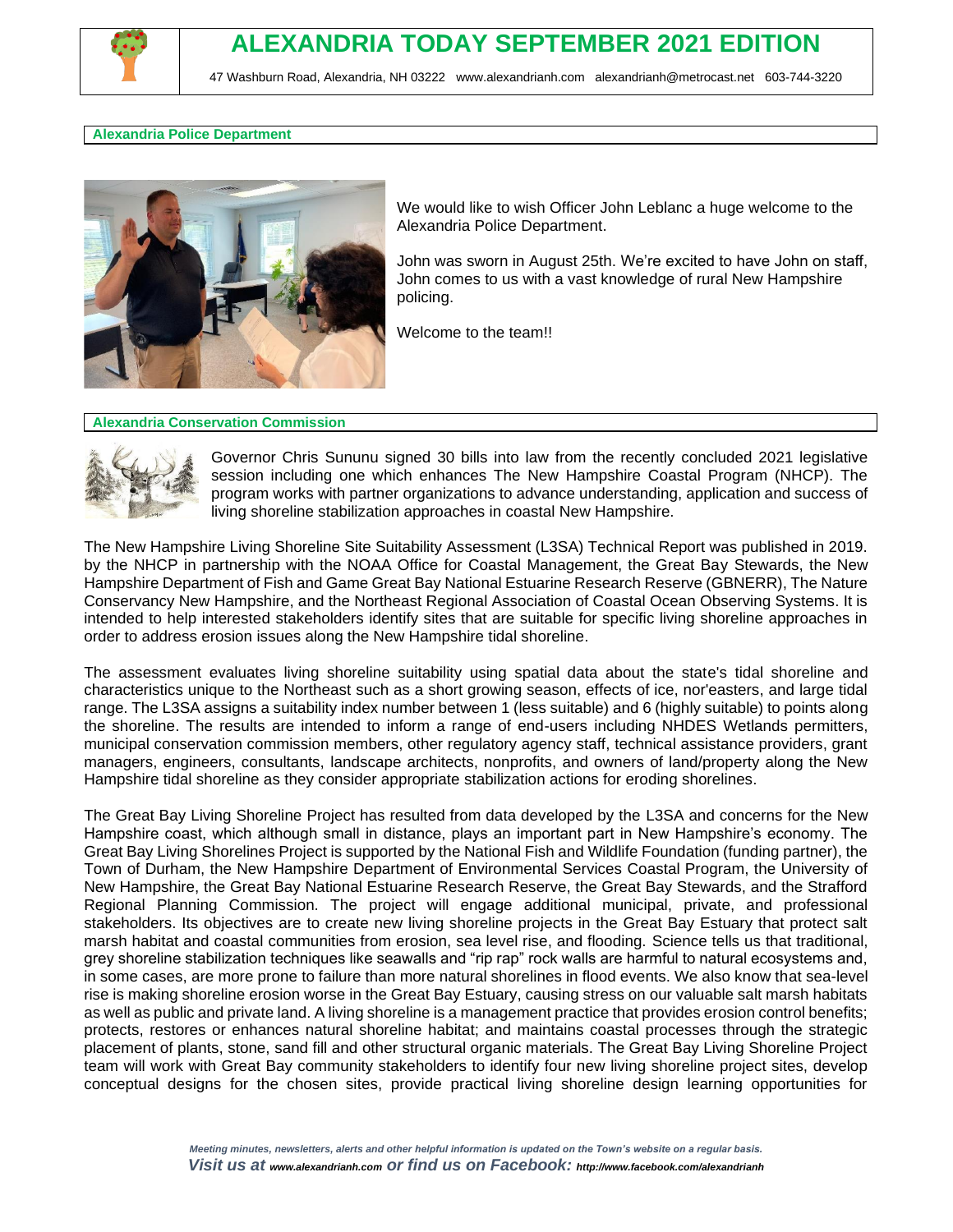

47 Washburn Road, Alexandria, NH 03222 [www.alexandrianh.com](http://www.alexandrianh.com/) [alexandrianh@metrocast.net](mailto:alexandrianh@metrocast.net) 603-744-3220

professionals, and develop and share recommendations for future living shoreline projects in the Great Bay Estuary. Work is scheduled to begin in January 2021 and last through May 2022.

Source: Living Shorelines | NH Department of Environmental Services



**Alexandria Waste Management Committee 09/21** 



**Recycling is contagious; You set the example, and others will follow**

*Trivia Quiz Question for the Month:* How much plastic waste is currently estimated to be polluting our oceans today?

## **Money in our Pockets**

In July, our total revenue received from recyclables was \$952 generated by \$308 from aluminum cans and \$644 from light tin and misc. metal. Through July 2021, we have realized a net savings of \$5,320. Based on our 6-month numbers, I've set our objective for 2021 at \$10,000, which will be a stretch, but is attainable (spoiler alert: in August, we have already deposited over \$2.500 in recycling revenue, which will be reported in next month's newsletter – that's a new monthly record for our program) As you know, in addition to saving us money, your efforts to recycle have a positive impact on our environment and preserve our natural resources for all to enjoy.



## **What's New at the Transfer Station**

There will be a TSSC meeting on 31 August and the highlights of that meeting will be shared in next month's update. Erin was able to complete the revised layout and the permits necessary to begin work for the gravel pit have been completed. Approval of the plans is expected at the meeting on the 31st

and the permits forwarded to DES for approval. Meanwhile, the committee has been reviewing building and equipment requirements needed for the initial opening of both the transfer station and the gravel pit. The objective is to be able to develop a dollar amount needed for consideration by residents on a 2022 warrant article.

The next TSSC meeting has not yet been scheduled pending the outcome of the meeting to be held on the 31st; however, notification will be posted in accordance with RSA requirements. Please check the town website for the latest information.



Ken is back! Welcome back Ken, you've been missed. Thank you Keith, for keeping the boat afloat during his absents, and thanks to the staff for putting forth the extra effort during Ken's absents. The staff has asked that I continue to remind residents, especially returning seasonal residents who may not be aware of some of the recent changes, to be especially mindful of throwing material into the correct bins. The compactor is for household waste and loose paper only; all other waste goes into specifically designated containers. Also, please remember to break-down your cardboard boxes before throwing them into the container. We have 4 new *Helpsy*  containers for the collection of used clothing. *Helpsy* is a non-profit organization that collects and distributes clothing to those in need. If you have unwanted, **usable clothing**, please consider donating it by using these containers – no receipts are provided. There are now also 2 new collection containers for recycling old books and magazines. **This container is for books and magazines only**; all other paper continues to go into the compactor, and cardboard in with the construction demo material. If you have question, please ask one of the attendants for help.

Hazardous Waste Day was held on 7 August. For those of you who may have missed the day, detailed information can be found on the Lakes Region website at www.lakesrpc.org/serviceshhw.asp. Please consult the website for information about alternate locations and what types of materials are and are NOT accepted and any special handling needed.



## **Every Individual Can Contribute**

Governor Chris Sununu recently signed into law recommendations from the recently concluded 2021 legislative session including one which enhances The New Hampshire Coastal Program (NHCP). The program works with partner organizations to advance understanding, application and success of living

shoreline stabilization approaches in coastal New Hampshire. Among its enhancements are steps to reduce the amount of plastics currently finding their way into our oceans. While enhancements deal primarily with methods to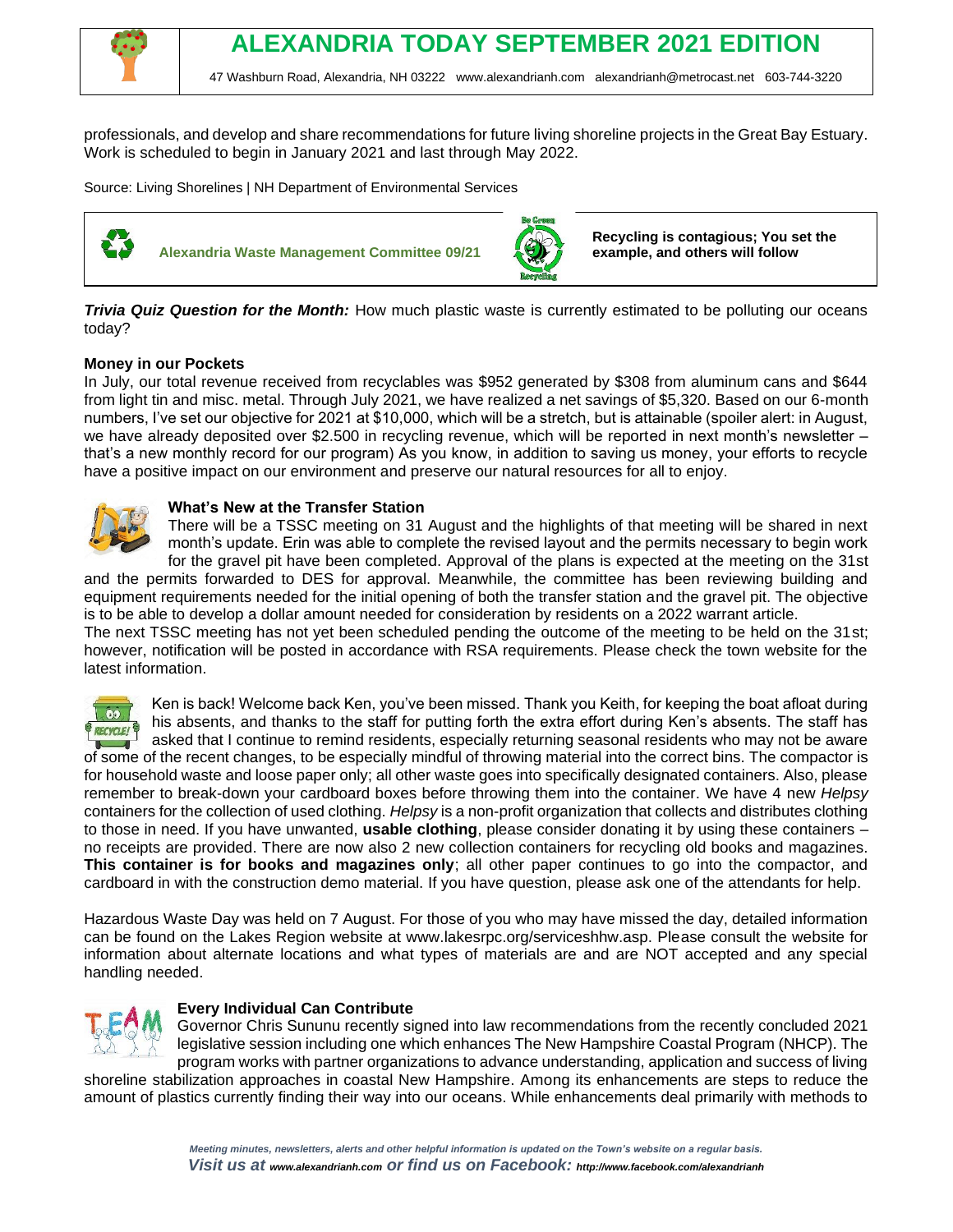

protect our shorelines, increasing the amount of plastic we recycle on a daily basis plays a significant role in reducing the pollution of our waterways and shorelines.

We all have a part to play to create a sustainable, circular economy for plastic. It will require ongoing and expanded cooperation among plastic producers, manufacturers, brands and retailers, recyclers, and waste haulers, as well as citizens, communities, non-profits and policymakers. We must come together to advance the solutions and infrastructure to solve the plastic waste issue, and recycling plays a major role.



Creative ideas for recycling, reusing items, and interesting articles or websites offering recycling ideas are always welcome as are comments and suggestions about the newsletter articles. Please submitted your comments to: steve.whitman@hotmail.com; be sure to state "recycling comments" in the subject. In some cases, with the author's permission, comments may be printed in

subsequent issues.

Answer to trivia question: According to the United Nations Environment Program, there are approximately 46,000 pieces of plastic floating on every square mile of the world's oceans. Approximately 305 million tons reach our oceans each year. There are several "Great Garbage Patches" in the oceans of the World where actual 'islands' are formed consisting of simply plastic waste.

**Alexandria Fire Department**

# **<sup>△</sup>CodeRED**

CodeRED is the FREE community notification system available to Alexandria residents that will send you alerts concerning time-sensitive and/or emergency information that may impact your area via phone calls, text messages, emails, and social media. AVFD encourages you to actively participate in emergency preparedness by remaining informed.

**Uses** The CodeRED® system will be used to send critical communications, from evacuation notices to missing child alerts.

- **Caller ID** When you see the following displayed, you will know the call is from us. If you would like to hear the last message delivered to your phone, simply dial the number back.
- Emergency Notifications 1-866-419-5000 or Emergency Comm
- General Notifications 1-855-969-4636 or General Comm

**Privacy** Your contact information remains private and will only be used for community notifications. **Join Our Database** To make sure you receive notifications, please register at http://www.alexandrianh.com or visit facebook.com/Alexandria Fire Department@AlexandriaFD01 and click the sign-up button.

**22ND Annual AVFD Deputy William E. Corliss Memorial Pig Roast** *Sponsored by the Alexandria Volunteer Firefighters Association* Saturday, September 4, 2021 at 5:00 PM Alexandria Town Hall, 45 Washburn Road Menu: Roast pork, salads, beverages & homemade desserts Tickets available at the door.

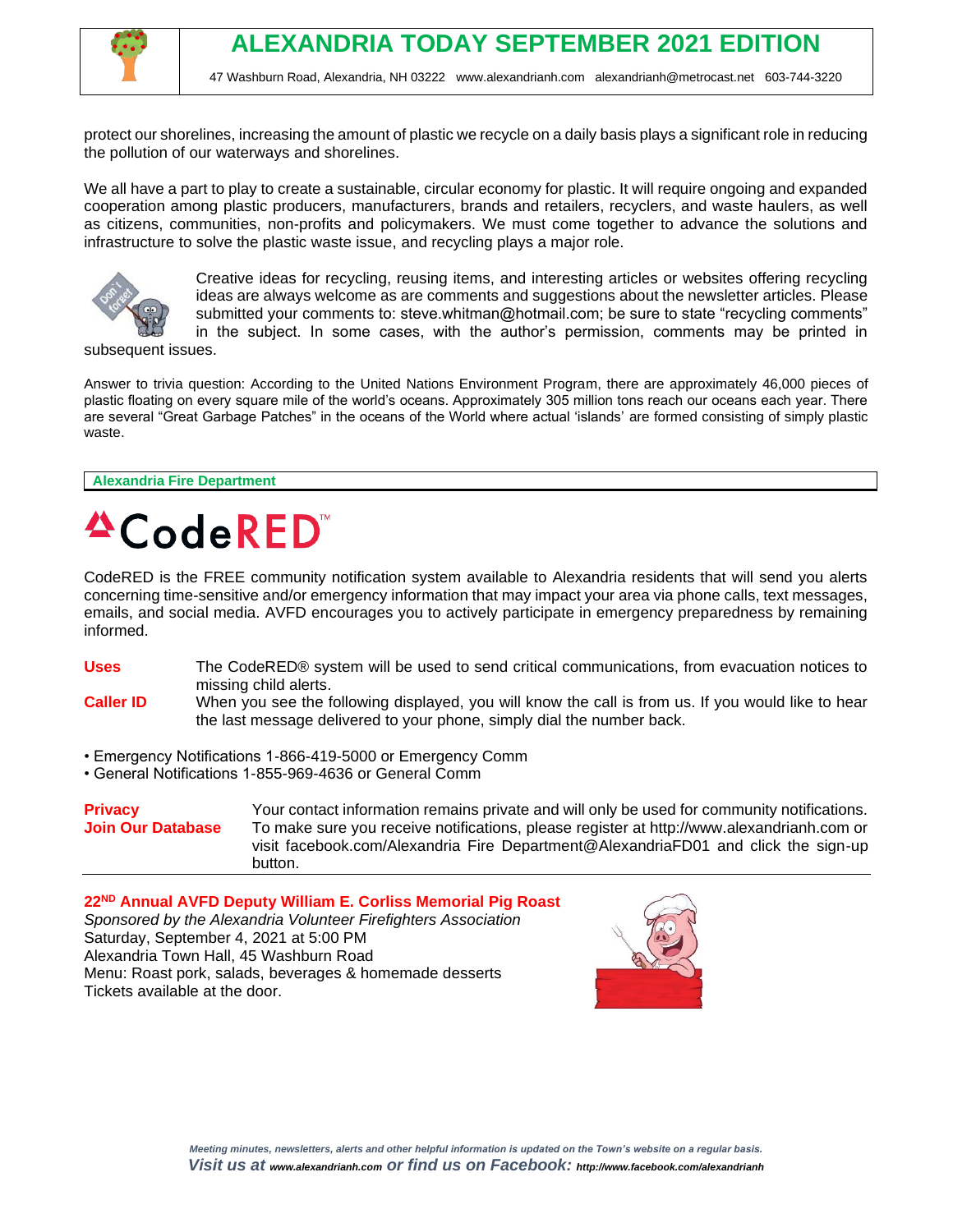

# **ALEXANDRIA TODAY SEPTEMBER 2021 EDITION**

47 Washburn Road, Alexandria, NH 03222 [www.alexandrianh.com](http://www.alexandrianh.com/) [alexandrianh@metrocast.net](mailto:alexandrianh@metrocast.net) 603-744-3220

### **Selectmen's Office**

The New Hampshire Department of Transportation (NHDOT) announces that on Monday August 30, 2021 repair work is scheduled to begin on the stabilization of an embankment adjacent to Washburn Rd and Patten Brook, just west of the Alexandria Fire Department, in Alexandria, NH. During slope repair, traffic will be in an alternating one-way pattern, controlled by temporary traffic signals. Motorist should obey all traffic signals, drive carefully in construction zones, and expect delays due to construction equipment and one-way alternating traffic during daytime hours. The project is anticipated to be completed and two-way traffic restored by the beginning of October, 2021.

| <b>Office Hours</b>                                                                                                                                                                                                    |                                                                                                                                                                                                                                                                                                                                    |                                                                                                                                                                                             |
|------------------------------------------------------------------------------------------------------------------------------------------------------------------------------------------------------------------------|------------------------------------------------------------------------------------------------------------------------------------------------------------------------------------------------------------------------------------------------------------------------------------------------------------------------------------|---------------------------------------------------------------------------------------------------------------------------------------------------------------------------------------------|
| Selectmen's Office - 744-3220<br>Monday: 8 am to 4 pm<br>Tuesday: 8 am to 4 pm<br>Wednesday: 8 am to 4 pm                                                                                                              | <b>Transfer Station</b><br>Monday: 8 am to 4 pm<br>Wednesday: 8 am to 4 pm<br>Saturday: 8 am to 4 pm                                                                                                                                                                                                                               | Highway Department - 744-6516<br>Paul Sirard, Road Agent<br>Planning Board - 744-8986                                                                                                       |
| Thursday: 8 am to 4 pm<br>Friday: CLOSED<br>Town Clerk/ Tax Collector - 744-3288<br>Monday: 9 am to 4 pm<br>Tuesday: 9 am to 7 pm                                                                                      | *Must arrive 15 minutes prior to posted<br>closing time*<br>Police Department 744-6650<br><b>Chief David Suckling</b>                                                                                                                                                                                                              | Deliberative Meetings: 3rd Wednesday of each<br>month at 6:00 pm<br>Open 1 hour prior to meeting.<br>Items to be included on the agenda must be<br>received 21 days prior to the meeting.   |
| Wednesday: 9 am to 4 pm<br>Thursday: 9 am to 4 pm<br>Friday: CLOSED                                                                                                                                                    | When dispatcher picks up, give dispatcher<br>your message. They will page an officer<br>on the radio. Cell phones are not reliable<br>locally.<br>Office Hours:<br>Tuesday & Wednesday 8 am to 2 pm                                                                                                                                | <b>Conservation Commission</b><br>To contact the Conservation Commission:<br>e-mail: alexandrianh@metrocast.net<br>Phone: 603-744-3220<br>47 Washburn Road<br>Mail:<br>Alexandria, NH 03222 |
| <b>BURN PERMITS</b><br>Burn permits can now be<br>obtained online -<br>http://www.nhfirepermit.com/<br>All categories of burn permits are also<br>available in the Selectmen's Office<br>during normal business hours. | Before burning, please check the<br>daily predicted fire danger.<br><b>Visit</b><br>www.nhdfl.org/Community/Daily-<br><b>Fire-Danger</b><br>The daily fire danger rating may<br>also be obtained by calling the<br><b>Division of Forests and Lands</b><br>wildfire information line (toll free):<br>1-866-NH-FIRES (866-643-4737) | <b>ALEXANDRIA FIRE DEPARTMENT</b><br>PHONE: (603) 530-2229<br>FAX: (603) 744-3165<br>Emergency: 911<br>fire@alexandrianh.com                                                                |

#### **UPCOMING MEETINGS:**

*\*Please check website for up-to-date meeting schedule – These meeting dates and time may change due to the ongoing concerns with COVID-19. Meetings will always be available to the public and we will be making efforts to have the meetings live streamed. Please also email [alexandrianh@metrocast.net](mailto:alexandrianh@metrocast.net) with any questions or concerns you would like included in the public meeting.\** Monday, September 6, 2021: Town Offices & Transfer Station Closed in Observance of Labor Day Tuesday, September 7, 2021: Selectmen's Meeting at 6:00 pm Wednesday, September 15, 2021: Planning Board Meeting at 6:00 pm Wednesday, September 29, 2021: Conservation Commission Meeting at 6:30 pm at Alexandria Village School, 44 Mount Cardigan Road

*All meetings are held in the Conference Room at the Municipal Building (47 Washburn Road) and open to the public unless otherwise noted. Selectmen: All appointments and agenda items for Selectmen's meetings must be submitted to the Selectmen's Office by 4:00 pm the Thursday before the meeting. The Selectmen hold work sessions as needed at 5:00 pm prior to the meetings.*

*Planning Board: Items to be included on the agenda must be received 21 days prior to the meeting.Selectmen's Meetings can be viewed on Atlantic Broadband Channel 24 on Mondays at 8pm, Wednesdays at 9 am, and Saturdays at 3 pm.*